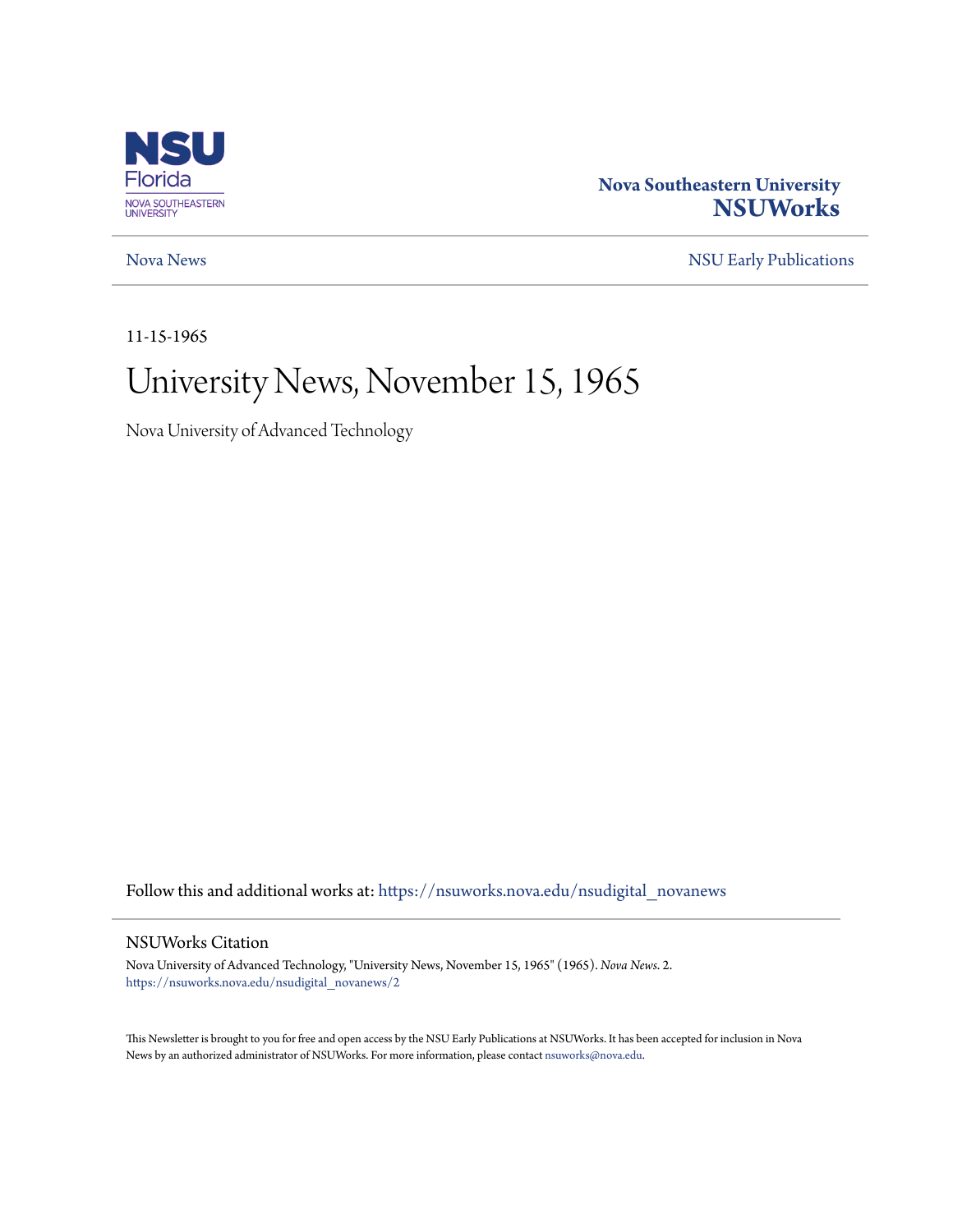# **UNIVERSITY news**

Published twice monthly by

## **NOVA UNIVERSITY of ADVANCED TECHNOLOGY**

Campus: South Florida Education Center in Broward County, Fla. Opening: September, 1967 Present Offices: 232 E. Las Olas Blvd., Fort Lauderdale, Fla. Physical Science Center: 424 to 442 E. Las Olas Blvd. Phone 525·6771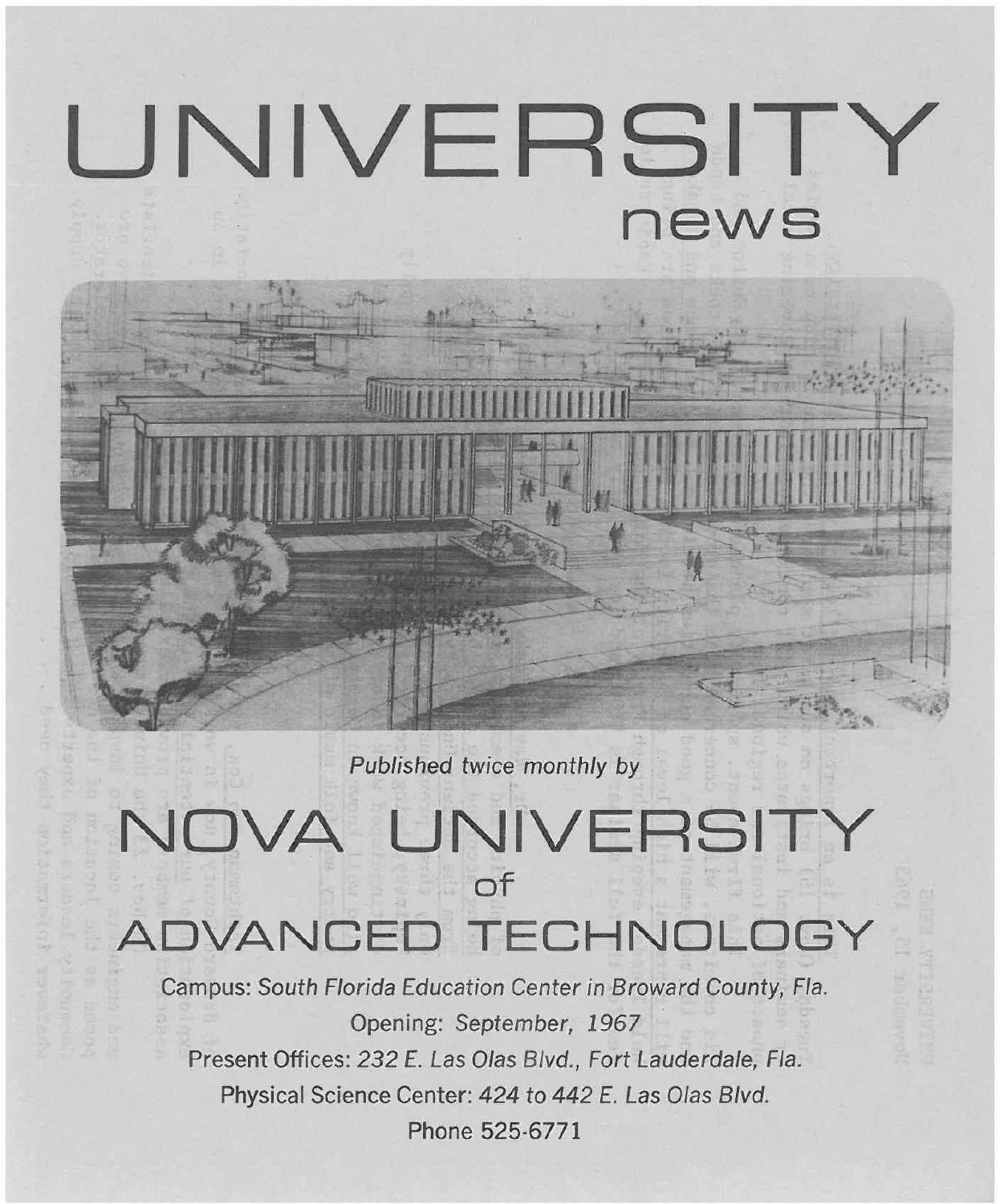UNIVERSITY NEWS November IS, 1965

This is an important and challenging week for the University. Tuesday (Nov. 16) brings on our first seminar - the inauguration of a series of seminars and institutes which will continue indefinitely, covering vital phases of national and regional life.

This first event, splendidly planned by Chairman D. B. Cotton and his committee, will be concerned with the proper selection of stocks and bonds and the management of a good securities portfolio. Both audience and speakers will represent a high level of authority in this field. Sessions are being held Tuesday evening through Friday at the Hollywood Beach Hotel. Registration fee for the full seminar is  $$100$ , and for any daily session,  $$25...$ .

> Dr. Ray Pepinsky, our noted research professor of physics and chemistry, is in Germany this week. He is being accorded the signal honor of an honorary doctorate from the ancient University of Giessen, which has given only three previously in all its 460-year history. Dr. Pepinsky, being accorded this degree for his internationally distinguished work in crystal and solid state physics, is also well known in Germany for his deep interest in the poetry and folk music of the land.

 $\ddot{x}$   $\ddot{x}$ 

Yachtsman Bob Cox, president of the Marine Industries Association of Broward County, now is working very closely with the University in an exploration of our potential role in the field of oceanography • • • Association members are providing excellent cooperation . . .

 $\star$   $\star$   $\star$ 

On Nov. 23 the University will be visited by a team of scientists and engineers coming to inspect the site near Andytown which we have proposed as the location of the new \$280 million U. S. nuclear accelerator. Community leaders and experts in this field will meet with them to supply whatever information they need . . .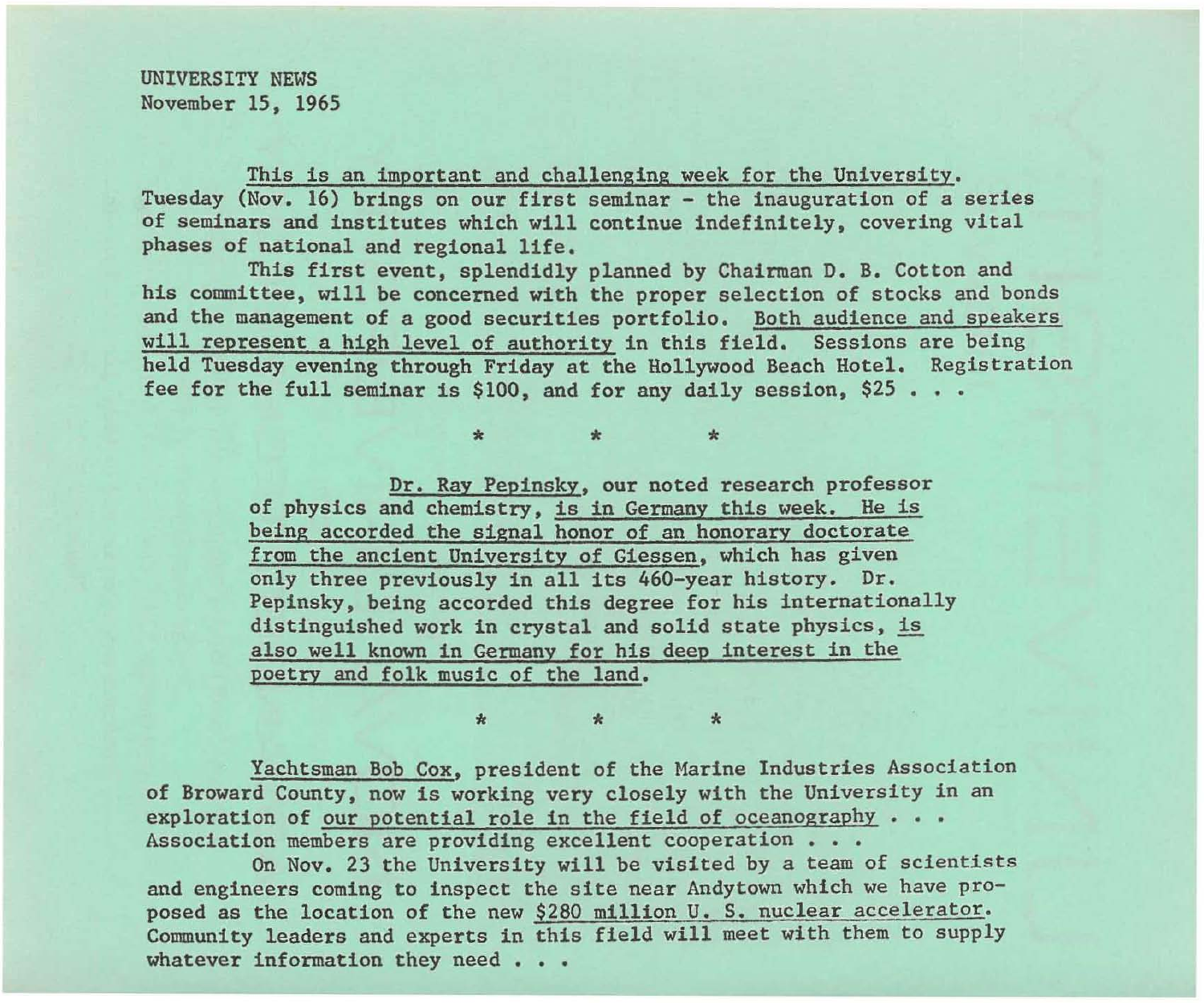THE INSTITUTE OF PUBLIC SAFETY being jointly sponsored by the University and the Pilot Club of Hollywood is off and running. Beginning with the Pilot Club, a number of women's organizations in the county are to be surveyed for their views on the subject of traffic safety - and later on, safety in other areas. Results will be channeled to the proper public officials. . .

.,. .,. .,.

.,. .. <sup>K</sup>

And in connection with this, the Pilot Club has delivered a third contribution of \$1.000 to this institution. George Kennedy of Hollywood, head of the insurance firm of Kennedy & Ely. and Mrs. Kennedy have made the donation on behalf of the Pilots . . .

Prominent Fort Lauderdalean Dwight L. Rogers. Jr. , a member of a pioneer family long associated with vital civic activities in this area, has become Advance Gifts Chairman for the fund campaign within the city. Formation of organizations for other areas of the county is speeding along • • •

 $\ddot{\phantom{a}}$ 

KEEP DECEMBER **11** OPEN: That will be a big day for the University. Details will be revealed next week . . .

Dr. Charles Gauss will deliver the fourth lecture of his fall series Wednesday (Nov. 17) at 8 p.m. at the Fort Lauderdale High School, instead of on Thursday. His topic, which promises a fascinating discourse, is "The Theatre of the Absurd" . . .

 $\ddot{\phantom{a}}$ 

Dr. Winstead will be a participant in the President's Round Table session at the First National Bank Tuesday, Nov. 16, speaking on "The University in Your Community" . . .

\* \* \*